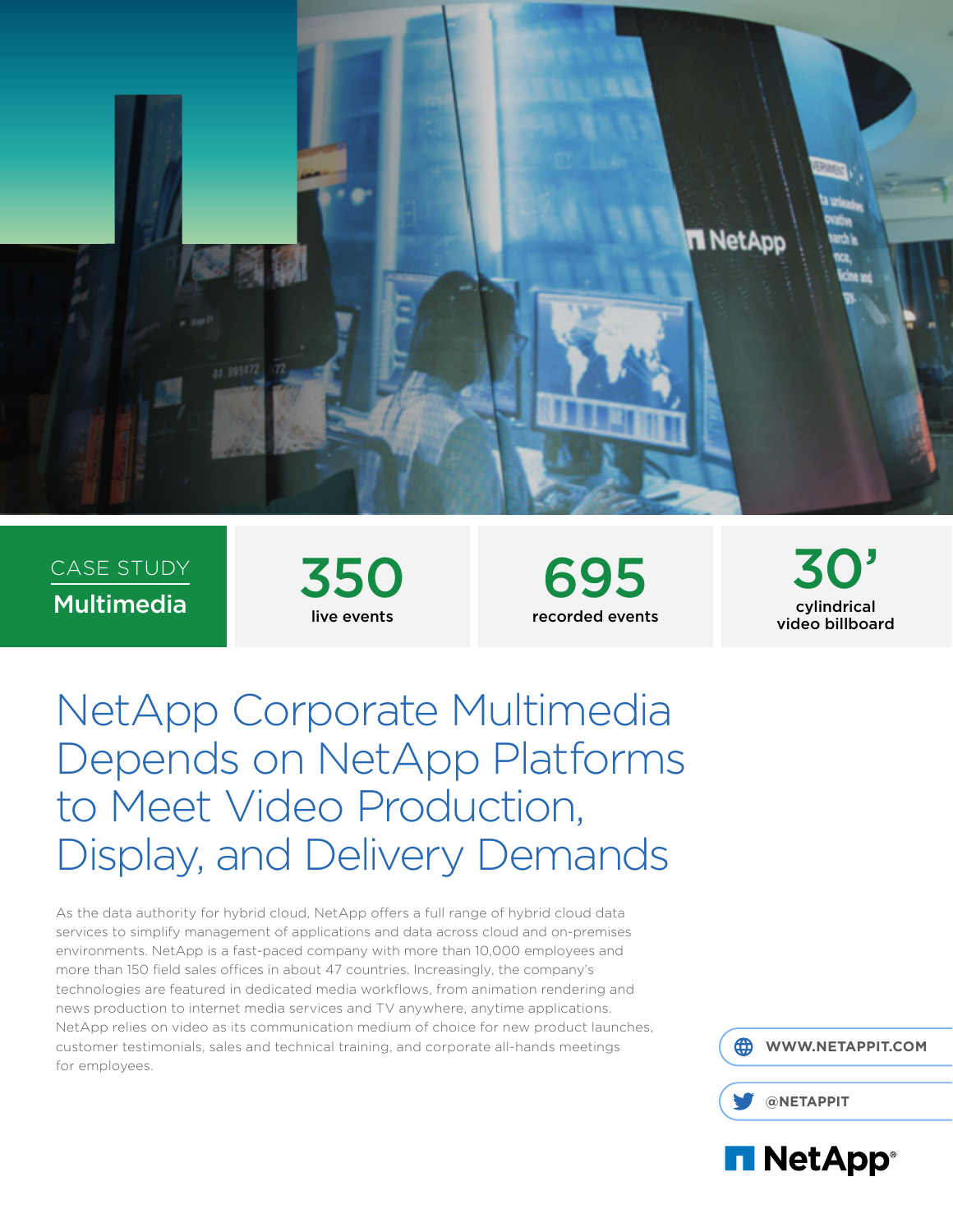"Today there is more emphasis on how to create, manage, and deliver digital content more efficiently without the fear of losing any data. NetApp solutions are at the forefront in managing and protecting all of our media assets."

Ed Cho NetApp Senior Multimedia Architect

#### **MORE CONTENT, LESS TIME**

The NetApp IT Multimedia Group is responsible for the vast majority of the company's video productions. Each year the team produces more than 350 live events and nearly double that number of recorded productions for internal teams and organizations.

The team operates an on-site professional studio adjacent to their postproduction environment. The studio is configured with four cameras and a permanent hard-cyc green screen to accommodate the throughput of the studio.

Before installing the NetApp solutions, the media team captured its programming content in the studio in legacy digital recording optical-disc format. Content then had to be manually transferred into an individual edit station one disc at a time. This process tied up an edit station for 3 to 4 hours and required all the content to be ingested and transferred before any postproduction work could begin. Plus, access to the recorded media was limited to that one particular editing station.

## **NETAPP STORAGE INCREASES PRODUCTION THROUGHPUT**

NetA[pp EF/E-Series storage](https://www.netapp.com/us/products/storage-systems/all-flash-array/ef-series.aspx)  [systems](https://www.netapp.com/us/products/storage-systems/all-flash-array/ef-series.aspx) are used by broadcasters to record and play hundreds of channels concurrently and by post production facilities working in 4K, 6K, and 8K resolution. The NetApp Media Group works primarily in Pro-Res HQ, 4:2:2 (at 220Mbs), so the EF/E-Series systems have plenty of headroom leftover after providing for 12 input streams and 8 playout streams. Video can be recorded [from the seve](https://www.netapp.com/us/products/converged-systems/hyper-converged-infrastructure.aspx)ral [acquisition areas on the](https://www.netapp.com/us/products/data-management-software/ontap-select-sds.aspx) Sunnyvale campus and played out to the entire production workgroup concurrently. The ingest process is a fully automated and integrated part of the media asset management and workflow automation.

Currently NetApp HCI, running NetApp ONTAP® Select, hosts ancillary media processing applications and allows video rendering during postproduction. This makes it easy for media contributors and reviewers across the company to share files across

# **CHALLENGE**

- Meet the growing demands and shrinking timelines of the NetApp corporate media group
- Reduce turnaround times for multicamera live events, live broadcast events, scripted studio and video productions, and other projects
- Manage the growth of a burgeoning media library

# **THE NETAPP SOLUTIONS**

- NetApp® EF/E-Series storage systems and StorageGRID® object-based storage solution for production
- NetApp HCI for application hosting and video rendering
- NetApp AFF and StorageGRID for enterpriselevel storage tiering and longterm archiving

# **BENEFITS**

- Immediate content edit-while-ingest across the entire workgroup
- More content produced in less time across more devices
- Multiplatform delivery of finished content
- Highly resilient long-term archiving of production materials, finished programs, and applications